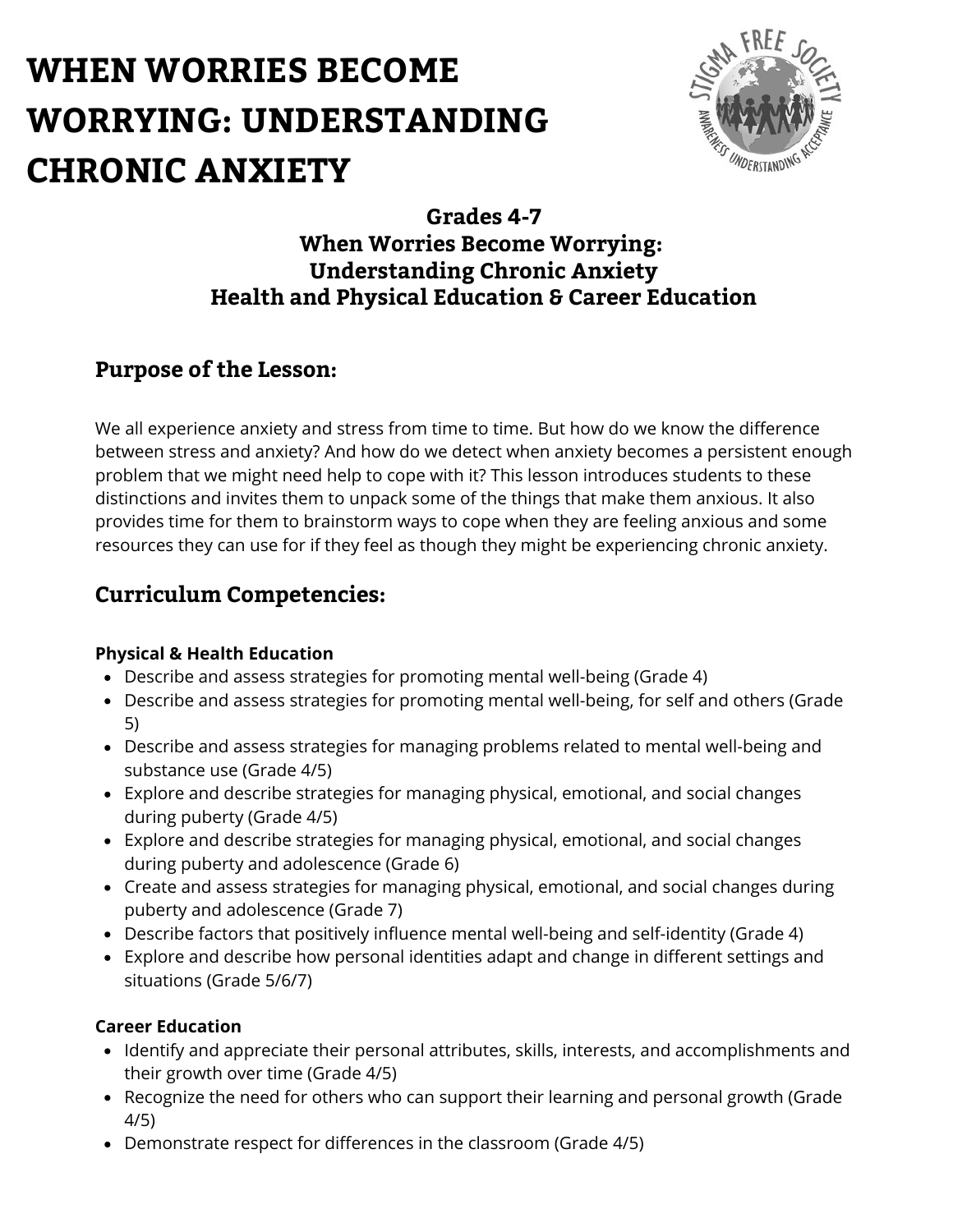

### **Career Education**

- Make connections between effective work habits and success (Grade 4/5)
- Demonstrate safe behaviours in a variety of environments (Grade 4/5)
- Appreciate the influence of peer relationships, family, and community on personal choices and goals (Grade 4/5)
- Appreciate the importance of respect, inclusivity, and other positive behaviours in diverse, collaborative learning, and work environments (Grade 6/7)
- Question self and others about the reciprocal relationship between self and community (Grade 6/7)

## **First Peoples Principles of Learning:**

- Learning is holistic, reflexive, reflective, experiential, and relational (focused on connectedness, on reciprocal relationships, and a sense of place).
- Learning involves recognizing the consequences of one's actions.

## **Video**

## [Is it Stress or Anxiety?](https://www.youtube.com/watch?v=LFG-rT1aVSU) **-Campbell Boyd**

#### **Guiding Questions:**

- What are some of the ways stress is different from anxiety?
- When do worries turn into anxiety?
- How do you cope with being worried and feelings of anxiety?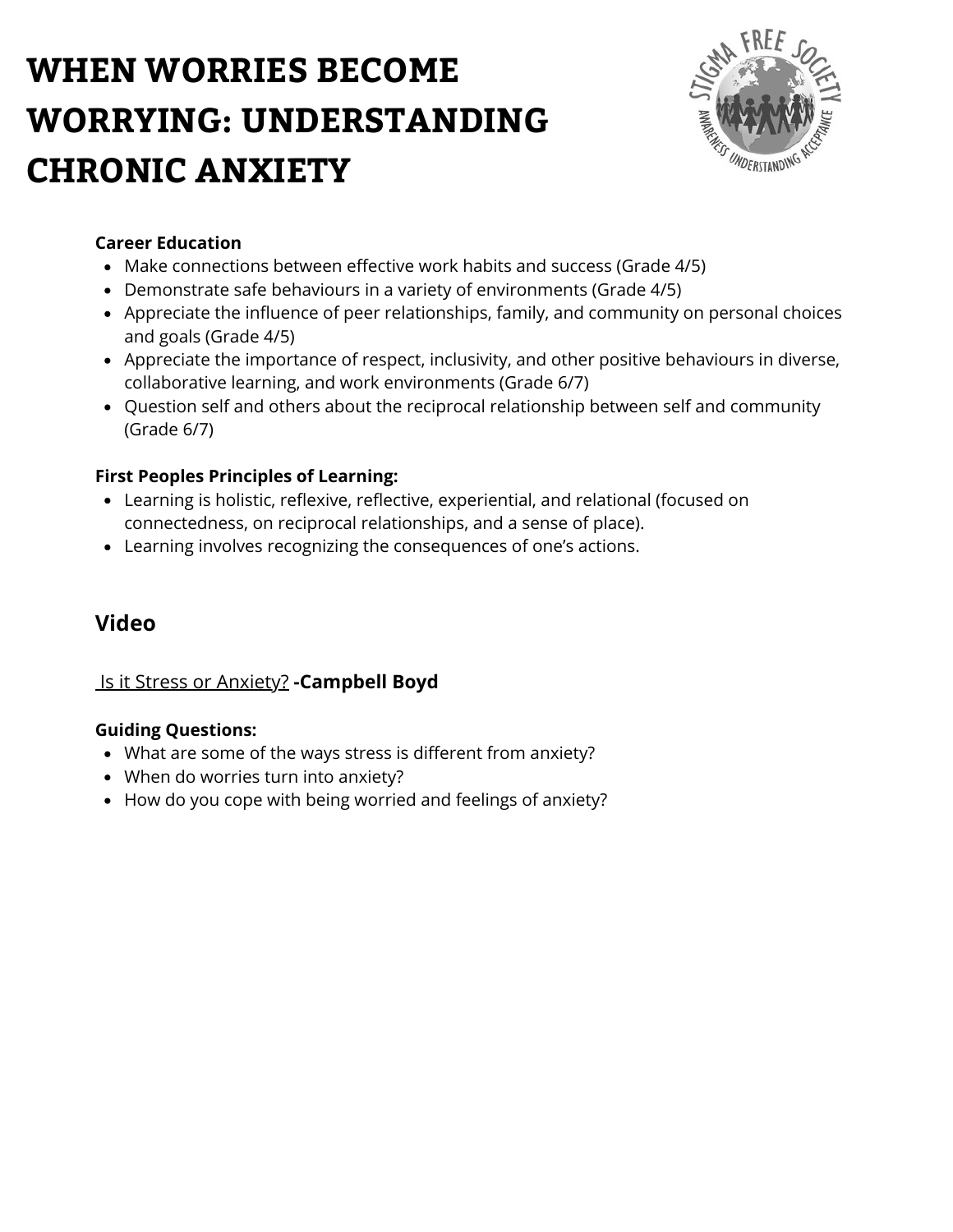

## **Step-by-Step Lesson Plan**

**Preparation:** Queue up video/set up projector

## **1.Have the students watch the video "Is it Stress or Anxiety".** This can be found **[HERE.](https://www.youtube.com/watch?v=LFG-rT1aVSU)**

### **2. Pause the video and use the Guiding Questions to spark discussion.**

**3. Discuss with your students the difference between stress and anxiety.** Explain to them that anxiety occurs when typical things that cause us stress end up becoming blown out of proportion in our minds and we see the possible outcomes as being considerably worse than they will likely be. Stress is a natural response to a stimulus that we feel uneasy or unsure about.

Here are some examples of these differences that you can share with the class that go along with the ones described in the video:

#### Example 1:

- STRESS: You have to get to your baseball game on time. You find it hard to sleep the night before because you're worried you might accidentally oversleep and miss the game. Eventually, you fall asleep, but still wake up with that nervous feeling in your stomach. Once the game is over, you feel calm and relaxed knowing that you made it on time.
- ANXIETY: You have to get to your baseball game on time. You toss and turn all night, with thoughts repeating in your head about how much your teammates and coach will hate you if you're late. These thoughts keep you up most of the night. In the morning, you have not rested, but still manage to get to the game on time. After the game, you still feel that pit in your stomach and worry that you didn't perform well enough in the game because you were so tired from not having slept the night before.

#### Example 2:

• STRESS: You and your friend have a disagreement. Afterward, you feel badly about how the conversation went and worry that you might have hurt their feelings. You think about this throughout the day at school and decide to reach out to them after school to clear the air. After the conversation with them, you feel much better.